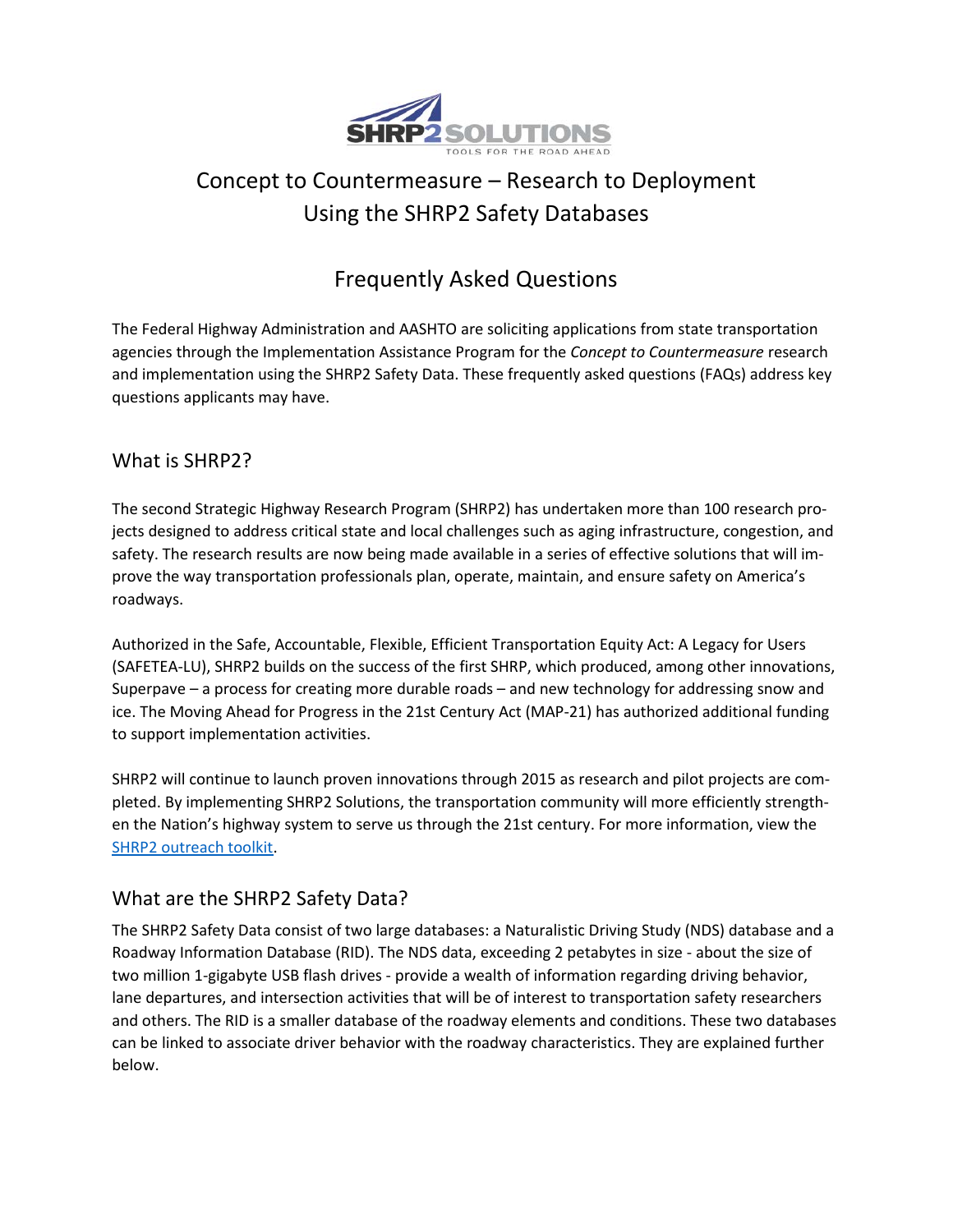### What are "naturalistic" driving study data?

A naturalistic driving study records ordinary driving under real-world conditions in order to make data available to transportation agencies and researchers studying highway safety issues. In the SHRP2 study, 3147 volunteer drivers agreed to have their cars fitted with cameras, radar, and other sensors to capture data as they went about their usual driving tasks. Experience with earlier naturalistic driving studies demonstrates that drivers quickly forget the presence of cameras and sensors, which are as inconspicuous as possible. This allows researchers to study driving behavior that is as close to "natural" as possible: hence, a "naturalistic driving study." This kind of study is needed because driver behavior contributes to more than 90 percent of crashes and is the primary factor in more than 60 percent of crashes. Without naturalistic data, crash causation analyses must be based on interviews with drivers or investigators' recreation of crashes. The NDS provides objective information on what preceded crash and near-crash events, and identifies what drivers actually are doing during routine driving conditions.

# What was the study's objective?

The central goal of SHRP2 Safety research was to collect data that can be used to address the role of driver performance and behavior in highway safety. This includes developing an understanding of how the driver interacts with and adapts to the vehicle, traffic environment, roadway characteristics, traffic control devices, and the environment. It also includes assessing the changes in collision risk associated with each of these factors and interactions. This information will support the:

- Development and deployment of new safety countermeasures;
- Updating current design guides and associated practices;
- Driver training programs;
- Vehicle design;
- Infrastructure improvements; and,
- Public policy and enforcement.

# Who was included in the study?

The drivers in the study were men and women of all ages, from different socioeconomic strata, and from six geographic areas across the United States, driving different types of light vehicles. Volunteer drivers were recruited in a variety of ways, including through a national call center and local outreach efforts to attract drivers in each category. Volunteers were assessed for their visual perception, driving knowledge, reaction time, lower limb strength, and other factors so that these factors can be studied in relation to actual driving behavior under normal driving conditions.

### What is included in the Naturalistic Driving Study database?

The Naturalistic Driving Study database (NDS) includes video images of the view out the front and rear windshields and of the driver's face and hands. Additionally, rates of acceleration, lateral and vertical motion, the presence of alcohol within the cabin, position information, turn signal actuation and other variables such as steering wheel angle, speed, seat belt use, and air bag deployment were recorded through various sensors. Radar was used to identify objects in the front of the cars, their range, and the rates at which the range changes. An incident push button allowed participants to report critical events and emergencies.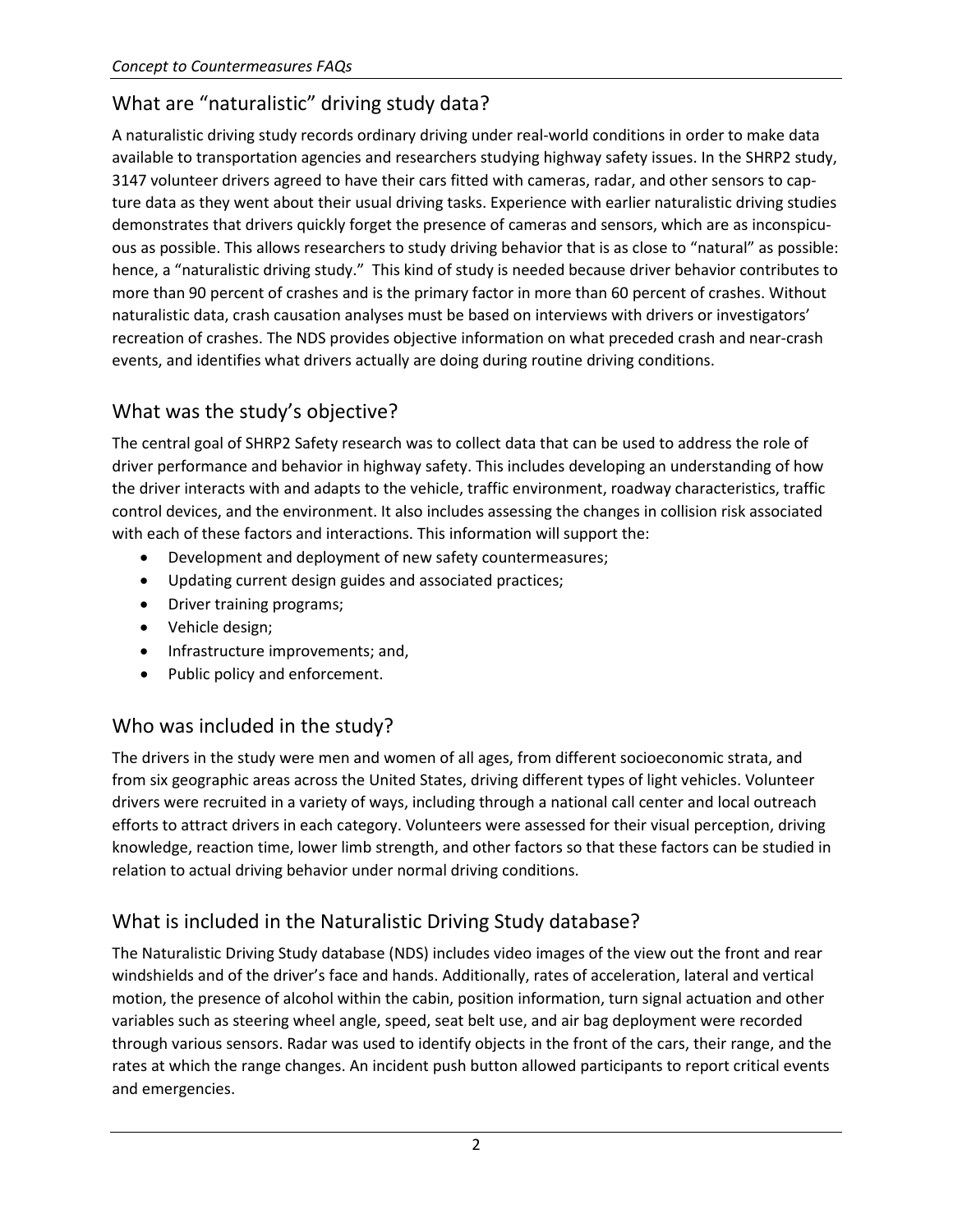

*Figure 1 The views from which video data were collected. Credit: TRB/SHRP2*

#### What is included in the Roadway Information Database?

The Roadway Information Database (RID) is a geo-database that contains two broad types of data. New roadway data were collected and quality assured by SHRP2 on 12,500 centerline miles across the six NDS sites (these data types are listed below). Existing roadway and other relevant information were obtained from government, public, and private sources. These data further characterize the driving environment on approximately 200,000 centerline miles within the six study sites. See <http://www.trb.org/StrategicHighwayResearchProgram2SHRP2/SafetyWebinars.aspx> for descriptions of the RID data.

All the RID data are referenced to a national base map that provides a consistent centerline across the six NDS sites. This design allows the users, through the process of dynamic segmentation, to produce road segments with any variable of interest from the various datasets contained in the RID. This capability of the RID makes it a very useful tool for NDS users interested in roadway characteristics and features by allowing them to focus on only those NDS trips that traversed road segments containing the items of interest.

The NDS and RID data sets will be linked by Dec. 31, 2014, to provide researchers with a uniquely powerful data source. Both data sets are geo-referenced, allowing for driver behavior to be indexed to aspects of the physical environment, such as signs, other roadside hardware, and road design details, as well as to transient elements of the driving environment such as work zones and weather.

New roadway data collected consistently across the six NDS sites include:

1. Horizontal curvature: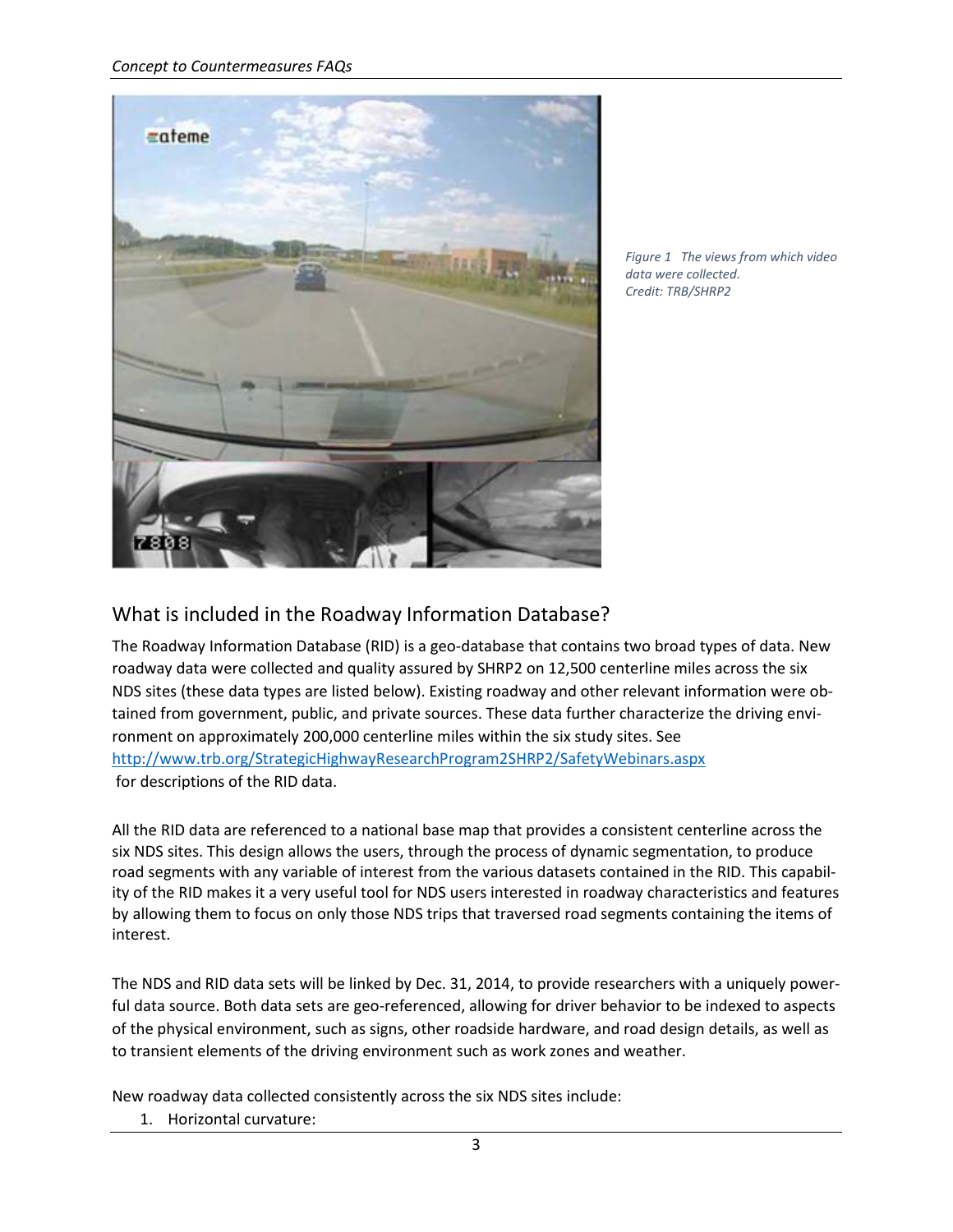- a. Radius
- b. Length
- c. Point of Curvature
- d. Point of Tangent
- e. Direction of curve (left- or right-based on driving direction)
- 2. Grade
- 3. Cross-slope/super-elevation
- 4. Lanes in terms of the number, width, and type (e.g., turn, passing, acceleration, car pool)
- 5. Shoulder type/curb (and paved width if it exists)
- 6. All MUTCD signs
- 7. Guardrail/barriers
- 8. Intersection location
- 9. Intersections: number of approaches, and control (uncontrolled, all-way stop, two-way stop, yield, signalized, roundabout). Ramp termini are considered intersections.
- 10. Median presence, type (depressed, raised, flush, barrier)
- 11. Rumble Strip presence, location (centerline, edgeline, shoulder)
- 12. Lighting presence
- 13. High definition video log

# Where were the data collected?

Six sites were selected for the roadway and NDS data collection through a process that required



contractors to present their qualifications and demonstrate the suitability of the site they wished to manage. The sites that were ultimately chosen from the 19 contractors who responded to the requests for qualifications were in Tampa, Florida; central Indiana; Durham, North Carolina; Erie County, New York; central Pennsylvania, and Seattle, Washington. Ultimately, the 3,147 drivers travelled almost 50 million miles.

# What are the privacy restrictions?

It is important to note that all privacy protections promised to participants and their data will continue indefinitely. Future research that seeks to use personally-identifying (PII) data collected in the NDS requires institutional review board (IRB) approval. In addition, researchers must establish a data-sharing agreement that guarantees privacy. The [SHRP 2 Data Access Guide](http://onlinepubs.trb.org/onlinepubs/shrp2/DATA_ACCESS_GUIDE-Dec2010.pdf) includes excerpts from the Consent Form for Primary Drivers and a Sample Data Sharing Agreement. State transportation agencies that want to pursue Implementation Assistance Program funding and do not have Institutional Review Board privacy processes in place may want to consider teaming with a research entity that has an approved IRB process.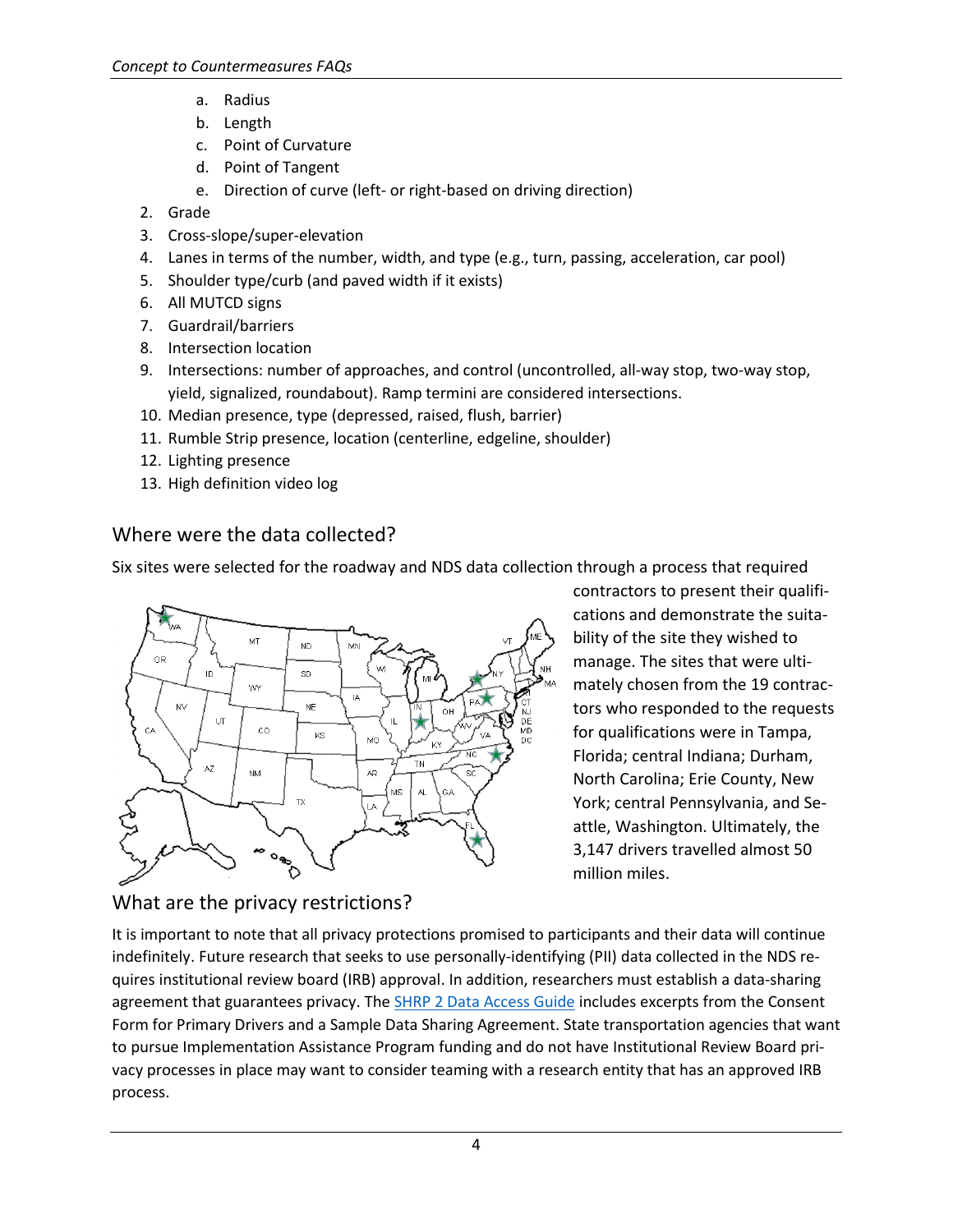IRBs are independent ethics committees formally designated under the Office for Human Research Protections (OHRP) of the Department of Health and Human Services to approve, monitor, and review research that involves human subjects. An IRB performs oversight by approving, requiring modifications to planned research prior to approval, or rejecting proposed research. Before the NDS began, it was approved by several IRBs, including the Virginia Tech IRB, the IRB for the National Academy of Sciences, and four other IRBs.

Researchers who are not familiar with rules regarding human subjects research and the data gathered in such research should begin by visiting the NIH website<http://grants.nih.gov/grants/policy/hs/index.htm> and reviewing the NIH data-sharing policies and data-sharing workbook.They are also directed to the OHRP website that addresses human subjects research at [http://www.hhs.gov/ohrp/.](http://www.hhs.gov/ohrp/)

### What is the Implementation Assistance Program?

The Federal Highway Administration Implementation Assistance Program is designed to help State departments of transportation (DOTs), metropolitan planning organizations (MPOs), and other interested organizations deploy SHRP2 Solutions. A range of opportunities for technical and financial assistance is available to raise awareness of SHRP2 Solutions and to encourage early adoption of these products. Application periods are offered approximately twice per year.

# What do AASHTO and FHWA hope to achieve through this Implementation Assistance?

AASHTO and FHWA are very interested in promoting and demonstrating the use of the SHRP2 Safety Data. They and the Transportation Research Board believe that important new countermeasures to reduce highway crashes can be discovered by researching driver behavior through the SHRP2 safety data. AASHTO has formed a SHRP2 Safety Task Force that identified the following objectives:

- 1. Identify for AASHTO and FHWA the most promising strategies for capitalizing on the NDS data analysis to further the multiple efforts of various AASHTO committees to continuously reduce highway crashes.
- 2. Review and comment upon research proposals and research findings.
- 3. Lead from concept to countermeasure the coordination and cooperation among AASHTO committees for supporting research, analyzing findings, and developing promising countermeasures and strategies.
- 4. Select, guide, and promote early studies that demonstrate to AASHTO members and the highway safety community in general the potential of the NDS.
- 5. Identify strategies to accelerate the conversion of research findings into actionable strategies and countermeasures.

### Why is it called Concept to Countermeasure?

A countermeasure is an action or strategy to prevent, offset, or alleviate the impacts of a crash. Highway safety countermeasures could be identified in the categories of engineering, education, enforcement, or emergency services.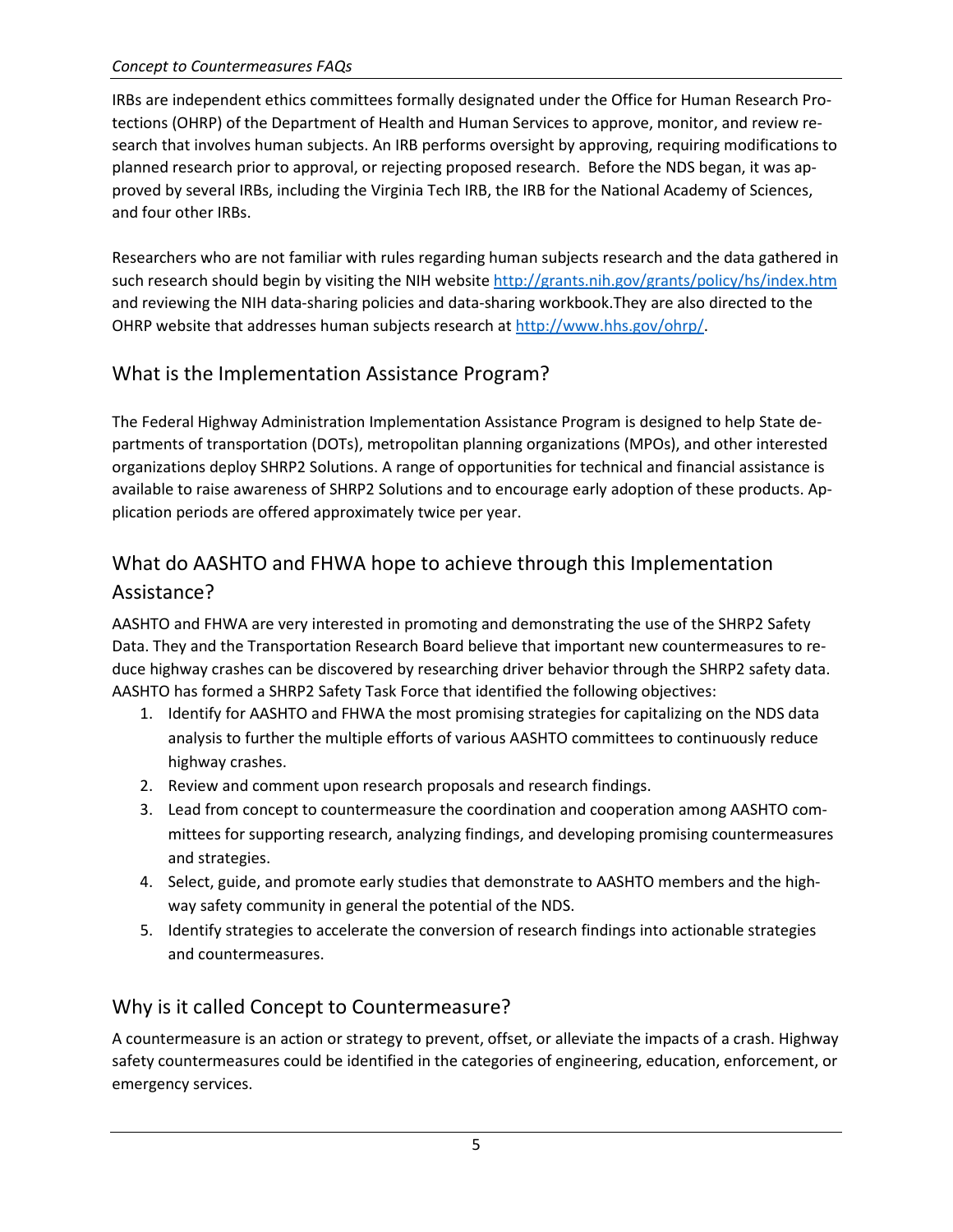FHWA and AASHTO want to promote SHRP2 Safety Data research that identifies promising new countermeasures. IAP recipients must agree not only to research a topic using the SHRP2 Safety Data but also to actively pilot and promote any countermeasures that are identified by their research. A primary – but not the only – goal is national adoption of new countermeasures. Adoption could include wide national understanding and use of the measure or its incorporation as an approved countermeasure or strategy in national manuals, guides, or policies.

### What assistance is available to agencies interested in piloting the SHRP2 Safety Data?

Financial and technical assistance up to \$100,000 will be made available for the first of three possible phases of research and countermeasure implementation. Applications will be available beginning May 30, 2014, on the SHRP2 Implementation Assistance Program website at [http://www.fhwa.dot.gov/goshrp2/ImplementationAssistance.](http://www.fhwa.dot.gov/goshrp2/ImplementationAssistance). Applications are due by June 27, 2014.

### What is expected of the applicants?

To simplify the application process and to reduce the risk and uncertainty to applicants, a three-phased process will be used. In Phase I, applicants can apply for up to \$100,000 to acquire a small pilot data set of NDS and RID data and to demonstrate within nine months the proof of concept of their research proposal. The pilot data set will contain all the variables needed for the full analysis but only a small number of trips or trip segments. The pilot data set will require less time and expense to acquire and analyze than would a dataset containing all the trips or trip segments of interest. Applicants will use the pilot data set to demonstrate that a full analysis with a larger data set can answer the research question posed by the agency and its research partners. The SHRP2 database is a massive, 2-petabyte database that includes complex video and other data that few researchers have used. The pilot data set will allow applicants to gain experience with the NDS and RID data and to refine their data request for Phase II.

Applicants must acquire on their own a pilot dataset from the Virginia Tech Transportation Institute (VTTI), which is the organization that is currently hosting the NDS data. Within the nine months and with the maximum \$100,000 Phase I budget, the applicant must acquire a pilot data set, analyze it, and produce promising preliminary findings that prove the validity of its research concept.

At the end of Phase I, the applicants must produce a brief report and meet with FHWA and the AASHTO SHRP2 Safety Task Force. The applicant must report on its findings and provide a work plan and budget for a Phase II and a possible Phase III.

There is no guarantee that Phase I IAP recipients will advance to Phase II. If Phase I is not promising, the Task Force and FHWA could decide at their sole discretion not to provide additional support to the applicant or the applicant's research question.

If the Task Force and FHWA find the Phase I results promising, they could approve additional IAP financial or technical support for a Phase II. In Phase II, applicants will acquire a larger dataset and use it to explore the research question more fully. A separate work plan, budget, and schedule will be negotiated for Phase II.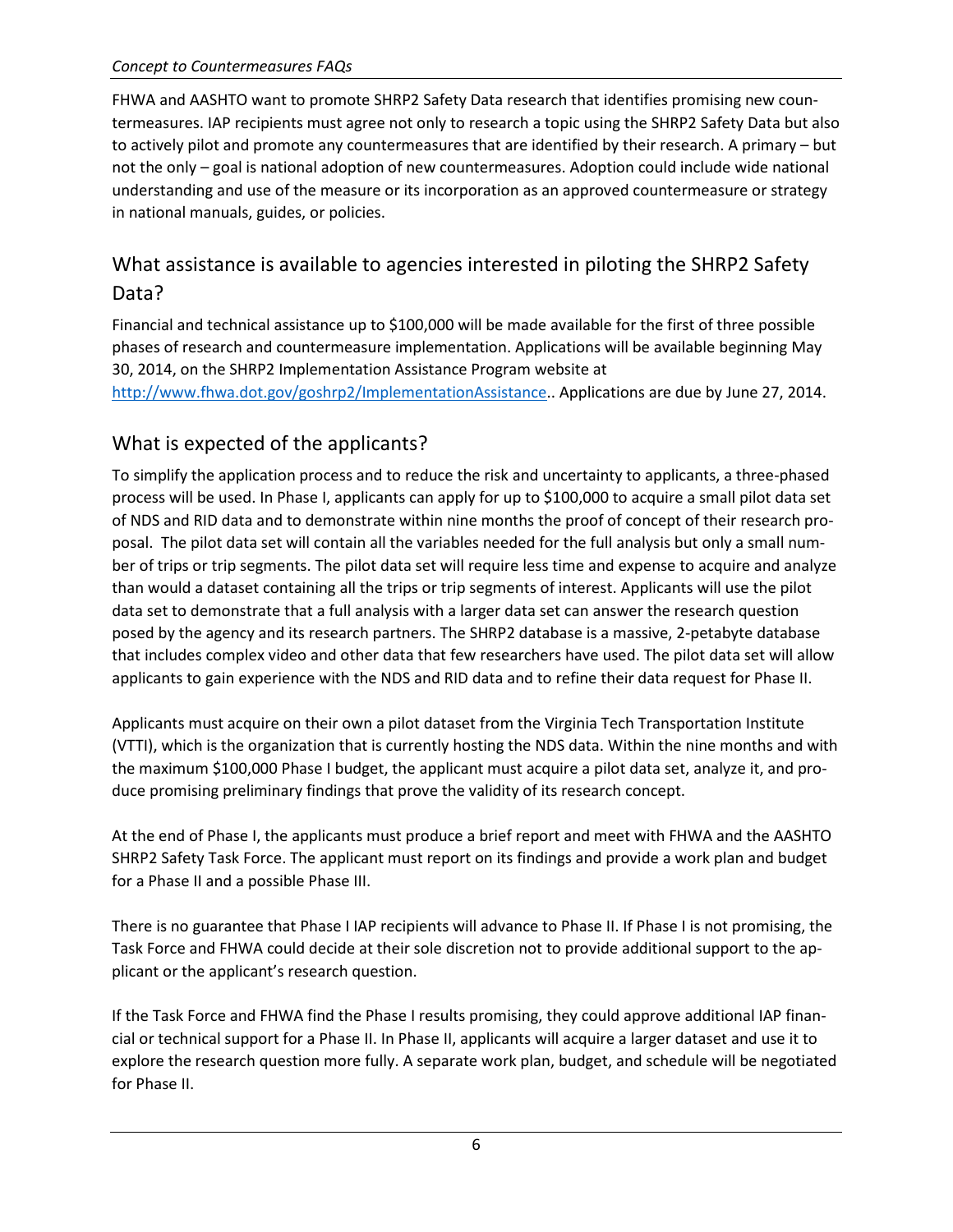If Phase II produces meaningful results that are likely to lead to an implementable countermeasure or a new behavioral strategy, the Task Force and FHWA could provide additional financial or technical support for a Phase III, which would address implementation of the countermeasure. Implementation would not include additional research. Instead, implementation in Phase III could include engineering or other support to update national manuals, policies, or strategies to incorporate the countermeasure and endorse it for national adoption. Phase III might also include pilot testing a developed safety countermeasure in the field.

# Can some NDS data be accessed directly?

Yes. NDS data are readily available on the TRB InSight website. The website contains two types of data without any personally identifying information: categorical data on all trips in the NDS database, and 30 second segments of continuous data, including the forward video, on all crashes and near-crashes as well as some random baseline driving segments. As of April 2014 the website contained data on 1,143,033 trips and 113 crashes and near-crashes. The remaining data will be added in quarterly updates throughout 2014. The InSight website is available at [https://insight.shrp2nds.us/.](https://insight.shrp2nds.us/)

Applicants may apply for IAP assistance to conduct research using data from the InSight website. These data could support a variety of research questions, but none would involve data that could identify study participants or involve detailed roadway information. They could support research into questions such as:

- a) How often do drivers use cell phones? How does cell phone use vary by driver age and gender? How do hand-held cell phone laws affect cell phone use? (Two study states have hand-held bans.) (Cell phone use is coded as the percentage of time the driver was using the phone during the trip.)
- b) What driver, vehicle, environmental, roadway, and trip characteristics are over-represented in crashes and near-crashes?
- c) For crashes and near-crashes involving lane or roadway departure, how often was the departure due to an emergency maneuver to avoid a vehicle, animal, or object in the travel lane?

### Who can apply for implementation assistance?

Applicants must be state transportation agencies; h owever, they are strongly encouraged to partner with public- or private-sector researchers given the requirements for IRB approval and related privacy requirements.

#### What are the financial arrangements?

The successful state transportation agencies will be responsible for managing the Federal-aid funding with its accompanying requirements. The AASHTO SHRP2 Safety Task Force will maintain an oversight role through the life of the project, and successful proposers should anticipate communicating with the task force periodically. The recipient will receive an increase in Federal-aid appropriation equal to the Implementation Assistance. No state match is required.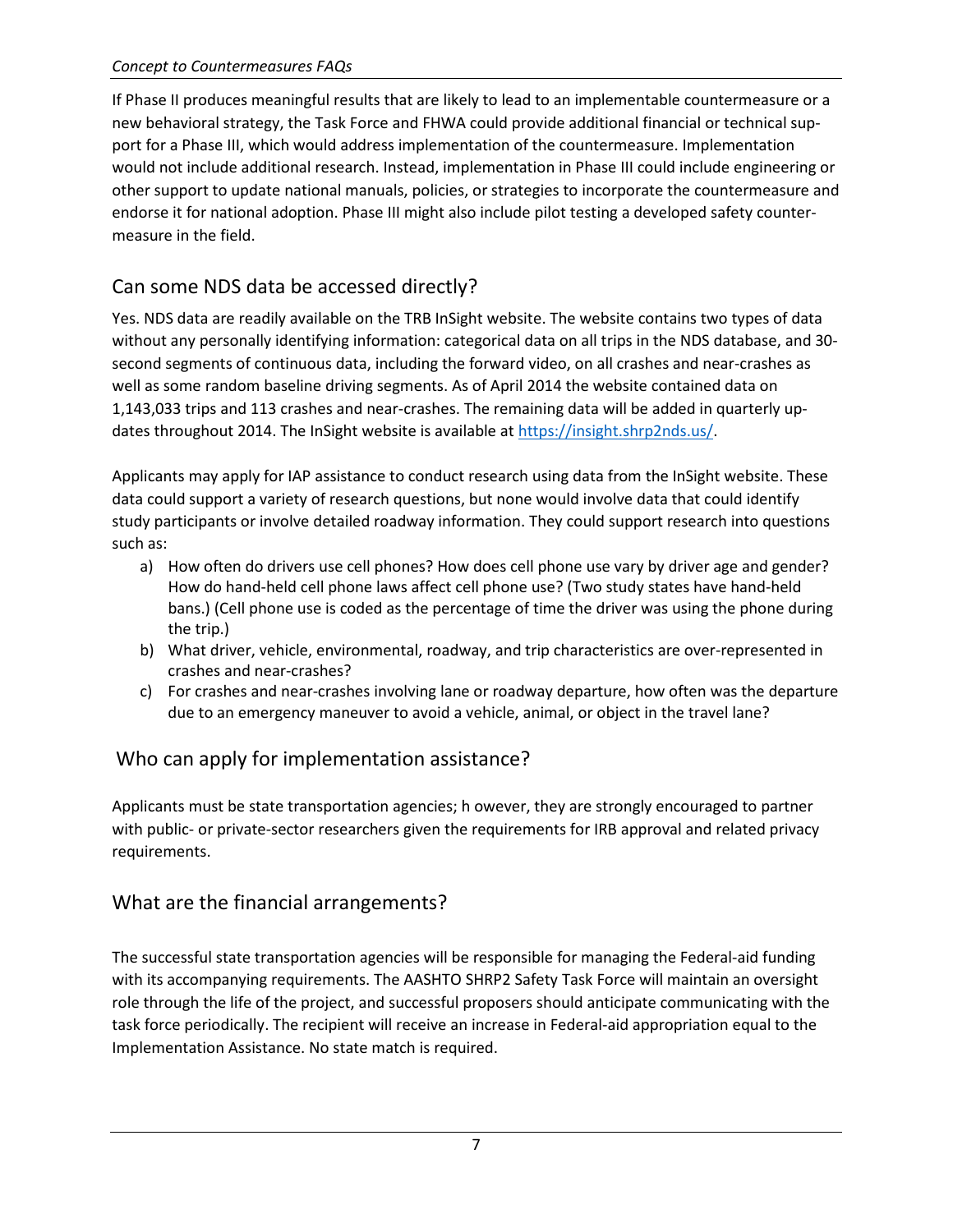#### Have priority research areas been identified?

Yes. AASHTO is particularly interested in proposals addressing one of these five broad topics:

- 1. Driver Speed: What driver speed reactions, considerations, or adjustments occur under various roadway and/or environmental changes? Specific factors examined could be traffic control devices, work zones, school zones, transitional speed zones, weather elements, adjacent vegetation, or other factors.
- 2. Roadway Features and Driver Performance: How do certain roadway features influence driver performance or behavior? Specific factors examined could be roadway lighting, signage, pavement markings, rumble strips, stop bars, super-elevation, clear zones, or other features.
- 3. Preceding Contributory Events: What and how do driver characteristics, behavior, or performance tend to precede crashes and near-crash events? What commensurate actions tend to prevent nearcrashes from resulting in crashes?
- 4. Vulnerable Road Users: How do drivers interact with vulnerable road users, for example, pedestrians, bicyclists, or motorcyclists?
- 5. Intersections: How is negotiation performance at either rural or urban intersections influenced by roadway elements, driver characteristics or driver behaviors? Specific factors examined could be atgrade intersections on rural expressways, lighting conditions, turn lanes, medians, signs, or pavement markings, signalized versus unsignalized intersections, by the presence of pedestrians, by driver age or other driver characteristics.

The AASHTO Task Force also strongly encourages well-reasoned proposals in other safety topic areas and is willing to consider any well-formulated project proposals of interest to states, including but not necessarily limited to the five areas of interest previously listed.

#### Are there examples of research using the SHRP2 Safety Data?

Yes. The Transportation Research Board authorized a series of studies to explore potential usage of the data and to conduct four pilot research projects. Information about these preliminary efforts can be found at [http://www.trb.org/StrategicHighwayResearchProgram2SHRP2/naturalisticdrivingstudy.aspx.](http://www.trb.org/StrategicHighwayResearchProgram2SHRP2/naturalisticdrivingstudy.aspx) Proposers are strongly encouraged to review the results of the SHRP2 research report *S02-RW-1 Integration of Analysis Methods and Development of Analysis Plan,*

[http://onlinepubs.trb.org/onlinepubs/shrp2/SHRP2\\_S2-S02-RW-1.pdf,](http://onlinepubs.trb.org/onlinepubs/shrp2/SHRP2_S2-S02-RW-1.pdf) in selecting research topics. The report addresses many research topics that could be pursued with the SHRP2 Safety Data.

Additional information about the four pilot studies conducted by TRB to date can be found at <http://www.trb.org/Main/Blurbs/168727.aspx.>The four selected contractors and their research areas were:

- Iowa State University Center for Transportation Research and Education (CTRE): Lane departures on rural two-lane curves;
- MRI Global: Offset left-turn lanes;
- University of Minnesota Center for Transportation Studies (CTS): Rear-end crashes on congested freeways; and,
- SAFER Vehicle and Traffic Safety Centre at Chalmers University, Sweden: Driver inattention and crash risk.

The four TRB-sponsored contracts began in February 2012. In Phase 1, which concluded in December